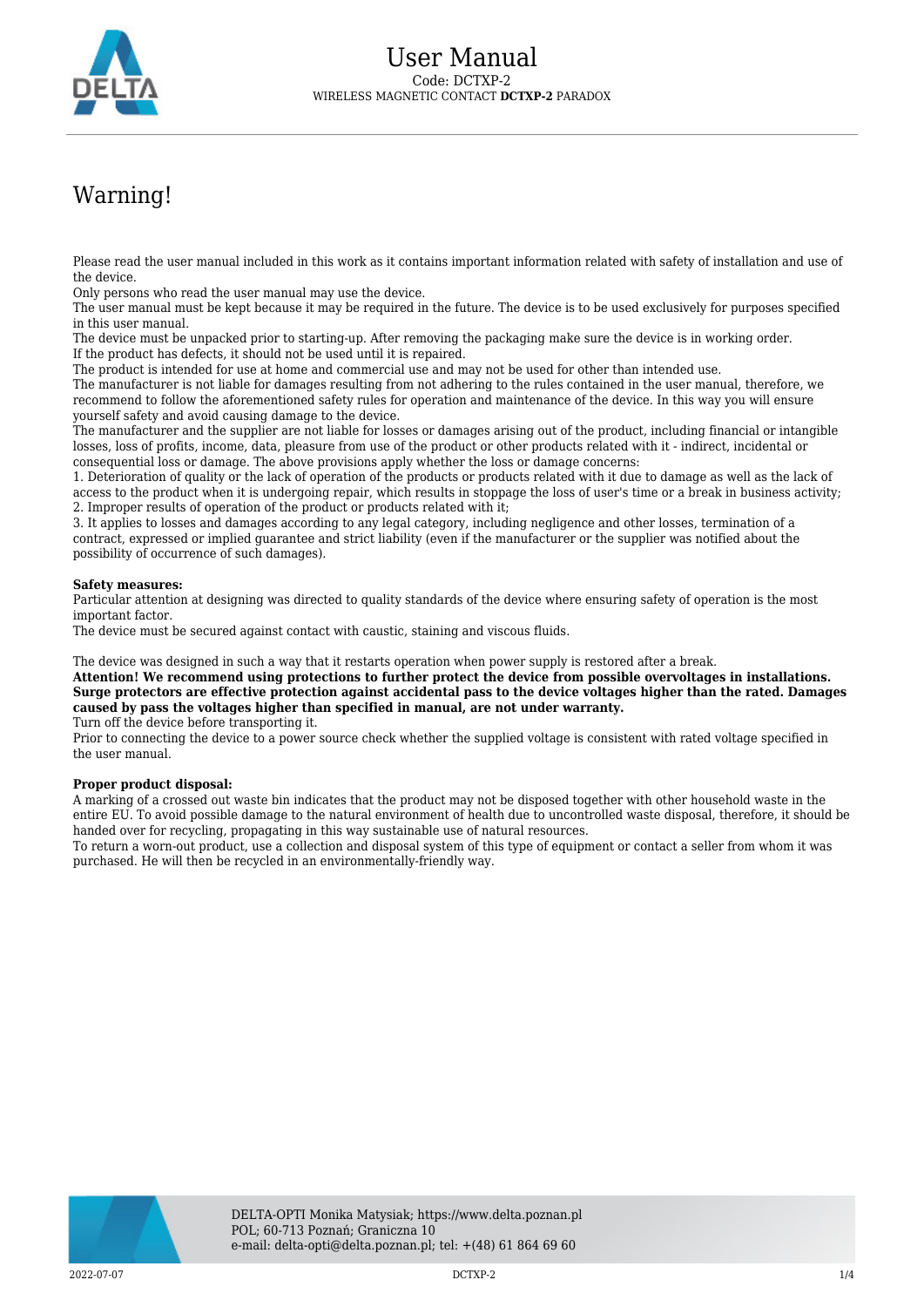

The DCTXP-2 wireless detector (magnetic contact) is used to protection the windows and doors. Additionally the device is equipped with input, which enables connecting any wire detector.





DELTA-OPTI Monika Matysiak; https://www.delta.poznan.pl POL; 60-713 Poznań; Graniczna 10 e-mail: delta-opti@delta.poznan.pl; tel: +(48) 61 864 69 60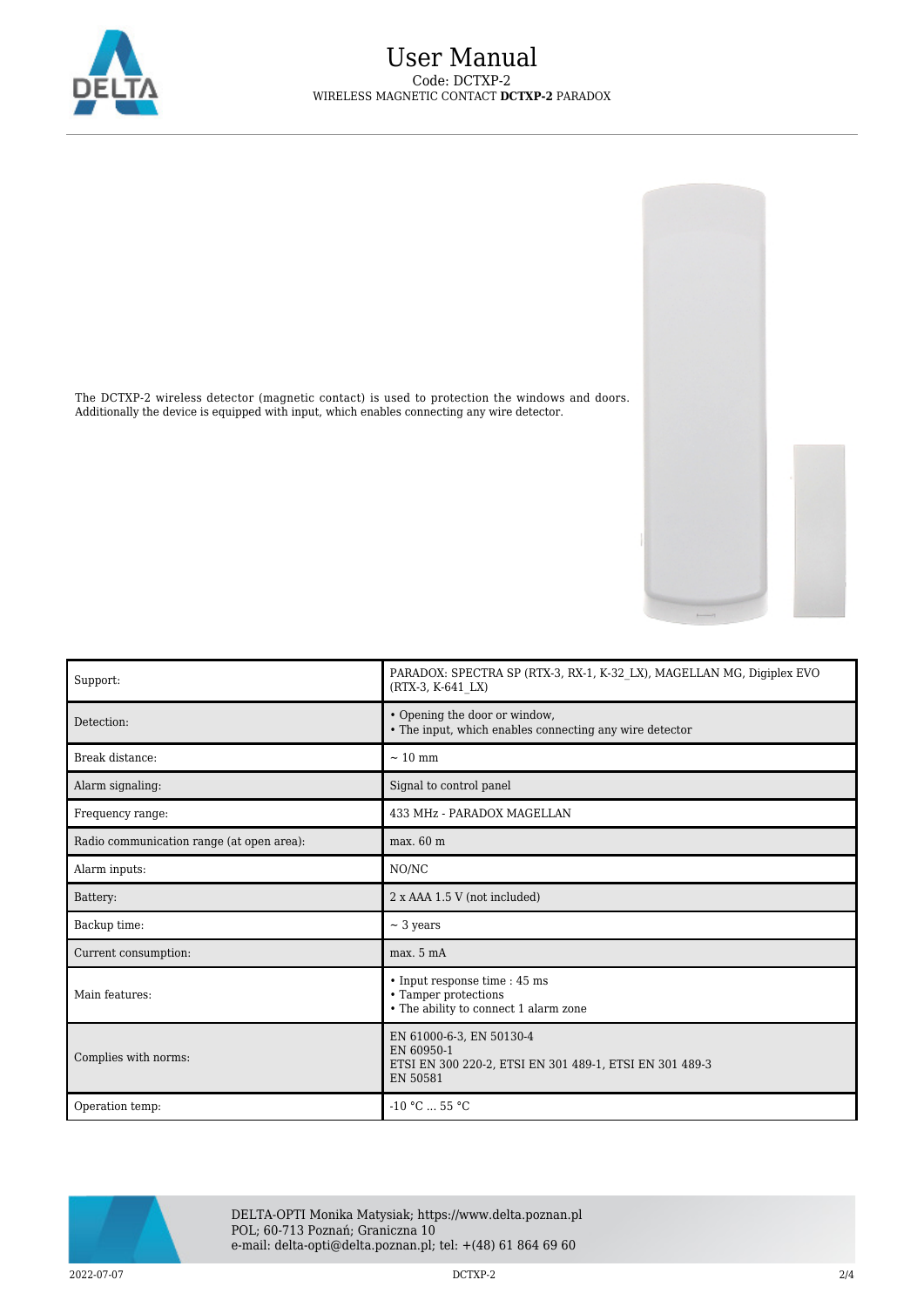

## User Manual Code: DCTXP-2 WIRELESS MAGNETIC CONTACT **DCTXP-2** PARADOX

| Color:                | White                                                                                     |
|-----------------------|-------------------------------------------------------------------------------------------|
| Weight:               | $0.05$ kg                                                                                 |
| Dimensions:           | • Transmitter : $32 \times 112 \times 25$ mm<br>• Magnet $A: 14 \times 44 \times 16.5$ mm |
| Country of origin:    | Canada                                                                                    |
| Manufacturer / Brand: | <b>PARADOX</b>                                                                            |
| Guarantee:            | 2 years                                                                                   |

Inner view, type A magnet and transmitter:







Mounting side view: